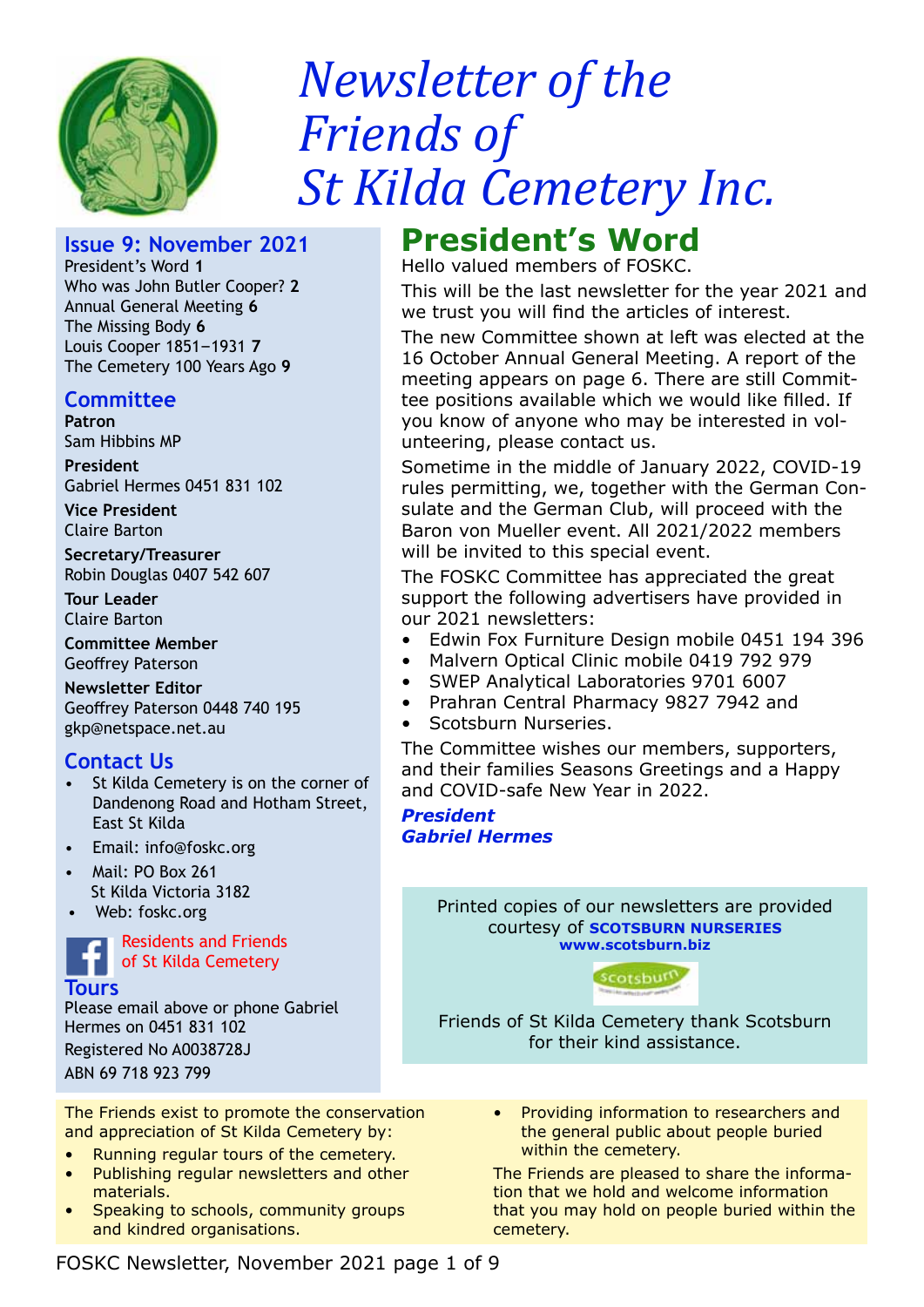# **Who was John Butler Cooper?** by Julianne Spring

## *What haunts are not the dead, but the gaps left within us by the secrets of others.*

Searching amongst the gravestones in a particularly unkempt part of the St Kilda cemetery, one autumn day in 2015, begins this story. I was looking for the gravestone of Mary, my great grandfather's mother.

Why that mattered relates to the secrecy and mystery surrounding the circumstances of Mary's son, my great grandfather, John Butler Cooper's birth and early life.

My cousin had assured me her grave was there. She had been doing some family research and had come across a series of official records that, much to our surprise, recorded our great great grandmother, Mary Butler, as buried next to her husband, a gentleman by the name of John James from Walsall, Staffordshire.



I found their grave (at left) not far from the northern wall's entrance gate and noted the date of her passing and the fact that she was recorded as John James' wife, Mary James. Here they lay, a wife and a husband united in death. There was nothing remarkable about their grave-

stone except for one gnawing fact, amongst her grandchildren and great grandchildren, she was only ever referred to as Mary Butler (MB) . . . and so, began a determined search to uncover the truth behind the secrecy of her marriage in 1894 to this John James, and what, if anything, it revealed about the illegitimate birth of my great grandfather John Butler Cooper (JBC).

Mary was the grandmother of my grandmother Joan Mary. Joan's father was my great grandfather, John Butler Cooper, who will be known to anyone interested in St Kilda's local history, as the author of the twovolume 1930s tome, *The History of St Kildaa municipal history*.

Thank you to the contributors to this Newsletter and to Genevieve for her proofreading.



John Butler Cooper was a journalist, newspaper editor, historian, and author. He wrote for newspapers such as *The Argus* and the *Truth* and published a couple of novels. He also worked as the editor of the *Prahran Telegraph* and had his short story, "A Rogue in

Amber" published in *The Bulletin* in installments. This serialised story was said to have enjoyed great success. At home he was an amateur painter and sculptor, collecting flotsam and jetsam deposited along the banks of the Elwood Canal. In doing this he was described as a sight to behold walking along the canal with Garry his Airedale terrier hitched up to a trolley for his found treasures.

I never met my great grandfather. He was dead long before I was born but I always felt his presence keenly whenever I visited my grandmother's house. From his image displayed in photographs, to his paintings in oils and water colours, to his histories of the municipalities of St Kilda, Prahran, and Malvern on bookshelves, JBC was a character within the family, that was familiar and had always been in my consciousness.

My grandmother Joan was JBC's youngest daughter. She was the last of the seven Cooper children, and one of the five who survived into adulthood.

Gran loved to regale the family with stories about her father. Sometimes they were sweet vignettes from a different time, while others suggested a poorly understood aloof and complex man. Gran would speak of his achievements, interests, and passions, but the most poignant part of her stories about her father was always the deep shame he felt about his illegitimacy.

There were many aspects of the story that were disconnected or did not make sense. Lost in time or as Gran got older, something she just didn't want to explore in any depth. Gleaned from Joan's accounts the further details of JBC's origins and his life were these:

• He was conceived in England but born in Australia.

FOSKC Newsletter, November 2021 page 2 of 9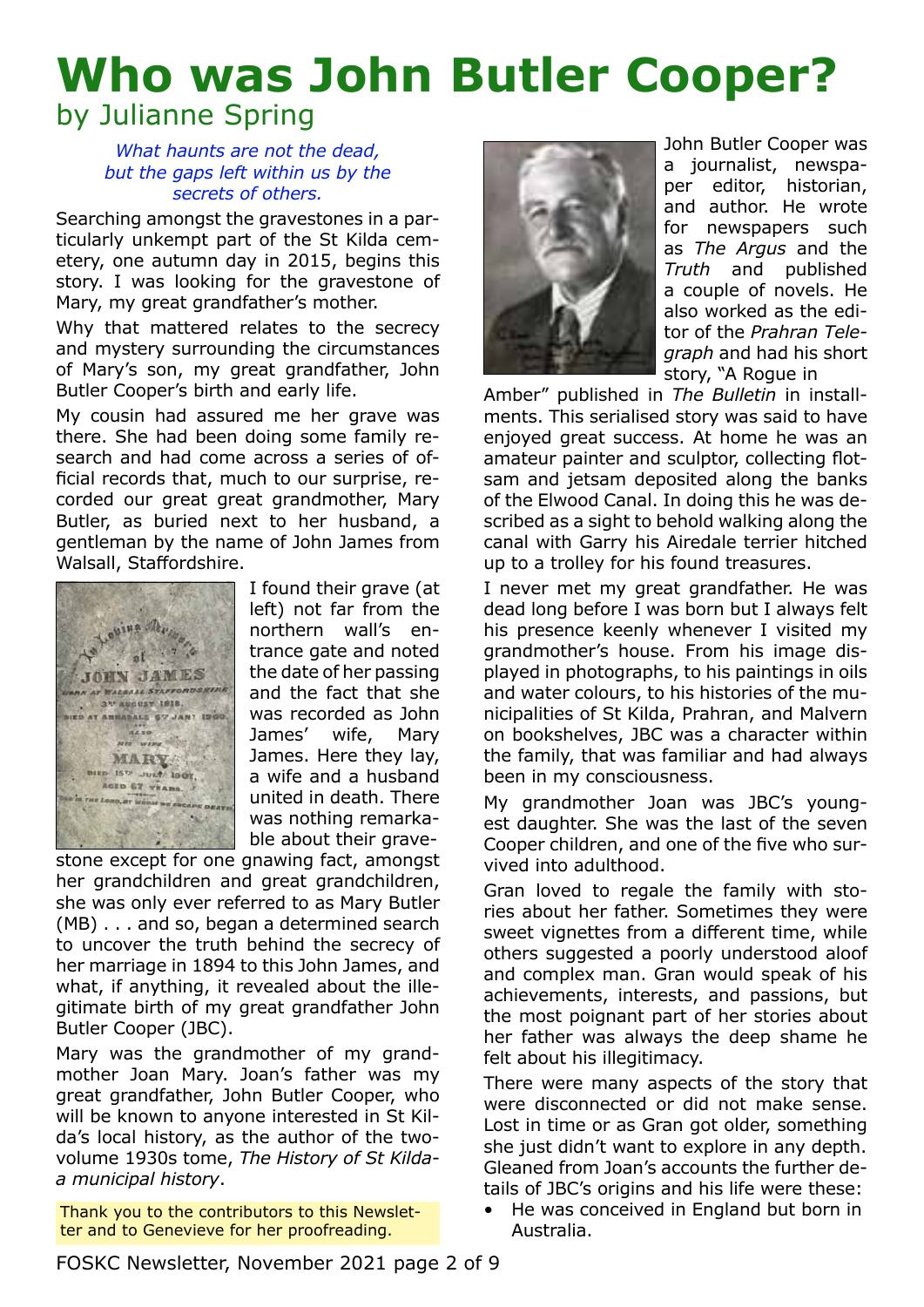- He was the illegitimate son of Irish servant, Mary Butler.
- His father was the son of an English solicitor.
- The father's family was quite wealthy and provided Mary with a passage to Australia.
- He attended Melbourne Grammar.
- He married Susan Tivendale and had 7 children.
- He was artistic and literary but an eccentric and remote father.

The scant details of JBC's life have always nagged at me. But my research, and that of other family members, has made it possible to construct the following version of his early life.

From my own research I know that JBC was born in Melbourne some time in 1863 and died in 1951.

In the Melbourne Grammar School archives, it is recorded that he attended the school from 1875 to 1878.

We know that the school's fees would have been out of the reach of someone of Mary's social standing and can only assume that the English family, who paid Mary's passage from England, were continuing to foot the bill. In the school's archive there is mention of the young JBC having a guardian, a man by the name of John James.

In the 1870s *Sands and McDougall Directory*, a gentleman by the name of John James is listed as a residing at *Rushall* Boundary Road, Armadale (to become 55 Kooyong Road). This is the same person whom Mary married in 1894, but at no point does he or Mary formally acknowledge that he is the father of Mary's child.

In John James' will, Mary inherits *Rushall* with no child mentioned, whilst Mary's death certificate states she has no issue and yet her will names JBC as her son and executor. On JBC's death certificate his father is cited as a John Cooper, but Gran was always adamant that no such person had ever existed, and that the surname "Cooper" was a madeup name. This was verified when we found Mary's 1894 marriage certificate to John James, which listed her name as Mary Butler. These snippets of information confirm how much was hidden to maintain the social illusion of respectability for both Mary and her son. I can only imagine the emotional pain caused by illegitimacy to JBC and Mary over their lifetimes.

My knowledge of JBC as a character of interest was piqued by the mystery surrounding his parentage and the old books on the shelves of my grandparent's library. These were his commissioned local histories; his novels and a set of books he had owned entitled *The Vagabond Papers*. These items were distributed between different family members after my grandmother's passing. I was given the two-volume *History of St Kilda* and a neatly bundled up package of four original copies of *The Vagabond Papers* labelled "for Julie".

I had some interest in Australian history and knew that *The Vagabond Papers* were probably valuable. As I looked at my newly inherited copies, I noted on the fly leaf of two of the books personalised inscriptions; one to "Johnnie Cooper from his friend Stanley" and the other to a "John James with The Vagabond's sincere regards". This one is dated July 1877.



It took me a long time to realise that both inscriptions were critical clues to the puzzle of "Who is John Butler Cooper?"

For those of you who don't know, the investigative journalist, The Vagabond achieved some celebrity in Melbourne of the 1870s as he went undercover to expose the city's most venerable institutions to public scrutiny. His stories on the Benevolent Asylum and the Melbourne General Cemetery are just two examples of his journalism which resulted in public inquiries. He was published in *The Argus* and was widely read, his exposes eagerly awaited and discussed by Melbournian's of the day. In 2011, the Melbourne Press Club named him a foundation member of its Media Hall of Fame.

When his cover as The Vagabond was eventually revealed some time in the 1870s, he used the alias, Julian Thomas. He used this name up until his death in 1896; however,

FOSKC Newsletter, November 2021 page 3 of 9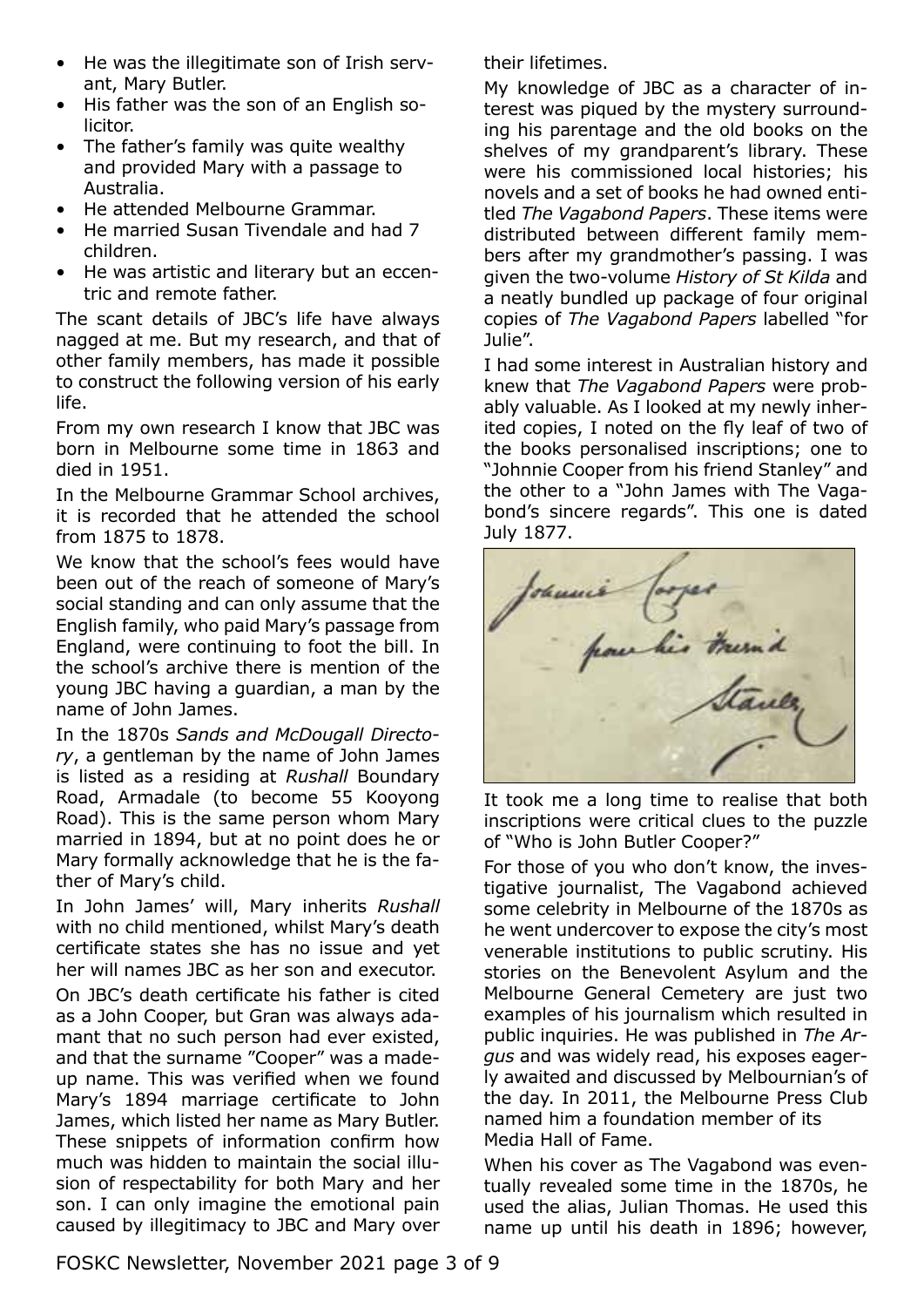his actual identity, John Stanley James (JSJ), was disclosed by my grandfather in a 1912 article he wrote, published in *Life* called "Who was The Vagabond?"

In the article, it was clear that the two men shared a very close relationship as my great grandfather recounted intimate details about JSJ such as his attempted suicides, his sojourn in the United States and circumstances leading up to his death.

The two men also shared an interest in journalism and, with an age difference of some twenty years, it is reasonable to think and quite feasible that JSJ mentored the much younger JBC as he made his way in journalism; perhaps facilitating his cadetship with *The Argus* through a formal introduction.

Their closeness was also most likely to have been facilitated by the fact that John Stanley James was the nephew of JBC's guardian, John James. Having arrived in Melbourne penniless and destitute, and licking his wounds from a disastrous marriage and set of ruinous investments in the United States, there is no doubt that JSJ would have made contact with his Melbourne-based uncle.

If this is so, I think it is probable that JBC and The Vagabond met not long after JSJ's arrival in Australia in 1875 when JBC was around 12 years of age.

It is not beyond the realms of possibility to imagine that Mary and her son may have lived in the same house as John James, with Mary acting as his housekeeper and carer whilst he assumed the financial responsibility of caring for her and her child as part of an agreement made between Mary and the James' family back in England.

Mary was known to have been in service in Walsall, Staffordshire, England in the 1860s, so a line between the James family, Mary and her son can be easily drawn. We also have him cited as JBC's guardian at Melbourne Grammar, and know he is the man Mary eventually married. So, it is feasible that their association with him and his relationship as uncle to The Vagabond meant that the four of them were all brought into each other's orbit.

In 1877 at the peak of The Vagabond's popularity, he has signed the personalised copy I have in my possession, so, it is not too much of a stretch to imagine that he made contact with his uncle and the young JBC even prior to this date.

By all accounts, The Vagabond was a colourful character, full of bluster, ego, and contradictions. Bursting into the 12-year-old JBC's life, full of stories of the American Civil War and bristling with energy from his newfound celebrity as the intrepid but unknown writer of The Vagabond articles in *The Argus*, I am certain this had significance for JBC. But how much of the past was revealed and how much remained hidden?

And as for Mary, it may have been that she and JSJ were reacquainted in Melbourne.

The oral narrative of my grandmother's recount relating to JBC's father is exactly mirrored in the known facts relating to John Stanley James. It is JSJ's father who was a solicitor, and it was JSJ who fell out with his father over "a lady" sometime in the early 1860s. JSJ's father was Joseph Green James a Wolverhampton solicitor and brother to John James, Mary's eventual husband.

The details of JSJ's estrangement from his father accords with my grandmother's story of JBC's father and of course provide the strongest suggestion that John Stanley James may have been the actual father of my great grandfather.

I also wonder, with the level of respectability her marriage to John James afforded her, why Mary was only ever referred to as Mary Butler, even by Gran's much older siblings who would have all known her, and been aware of her married name? Was her marriage to the older James relative simply overshadowed by the more significant one of that of her child's father? We cannot be certain, but the association was certainly a close one.

The Vagabond's second name, Stanley, would have been used in the household where there were two John James, and this of course explains the second inscription in my copy of *The Vagabond Papers*. Addressed to a young JBC, "Johnnie", it strikes me that there is a sweetness and affection in the note as JSJ writes "from your friend Stanley".

Another fragment that may suggest a close connection between The Vagabond and Mary Butler, are the initials MB in a memorial notice for JSJ when he passed away. Published in *The Argus*, it stated "in sad remembrance of my dear friend Julian Thomas ('The Vag') who departed this life September 4, 1896. MB". No published memorial notice from his uncle John James nor John Butler Cooper has ever been found.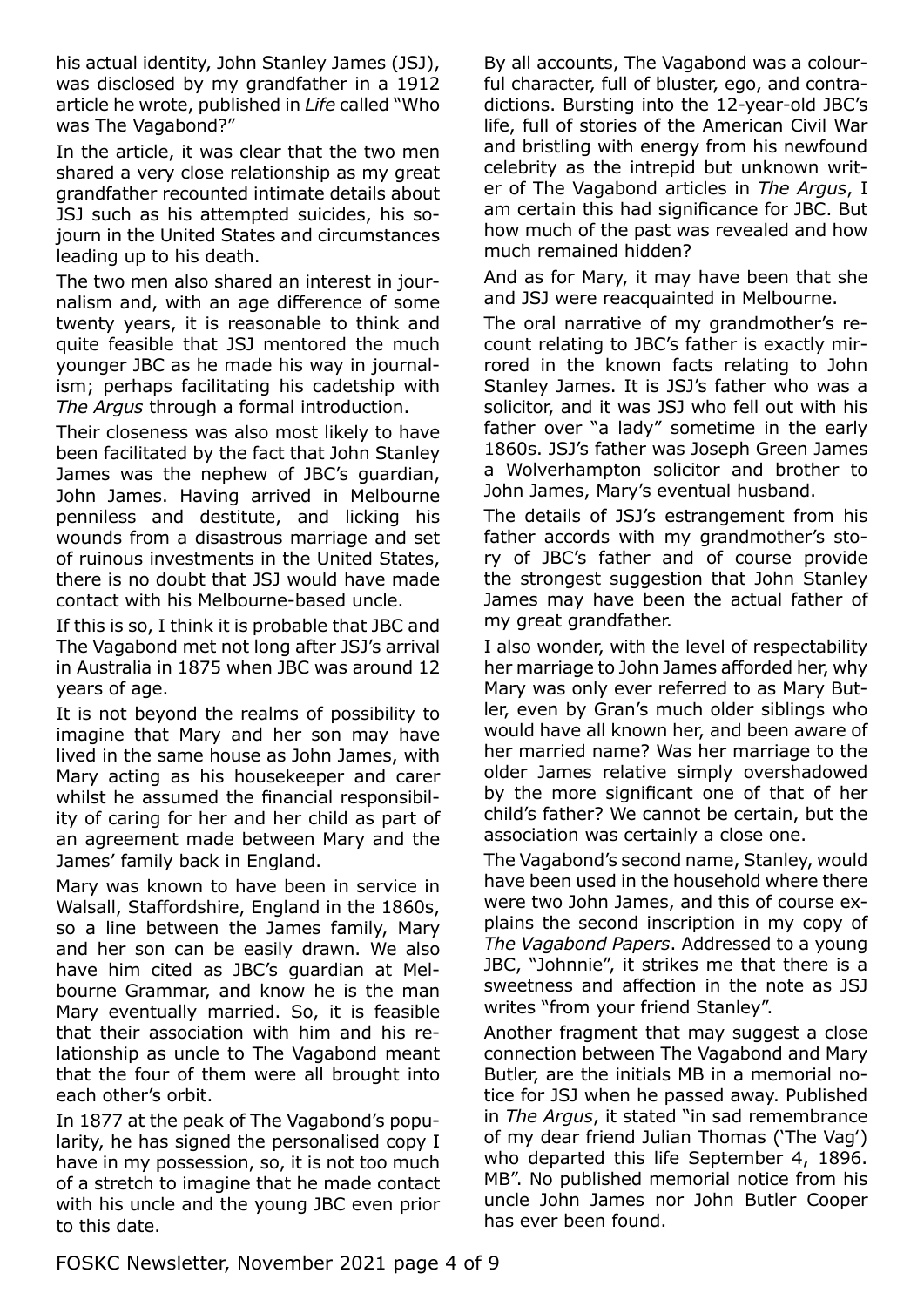Other factors that contribute to the view that JSJ fathered JBC are that:

- MB was in service in Walsall in the early 1860s.
- John James the uncle to The Vagabond, was known to be in Australia at the time of JBC's conception.
- JSJ and MB are much closer in age than MB and John James.
- John James left JBC nothing in his will not even a watch.
- On the other hand, in the 1890s a sum of £25 was given by the Vagabond to JBC. It effectively became a gift when he died in 1896.

What is obvious and in plain sight has often led to the most valuable finds within my unravelling of JBC's story. The books were my beginning, but when I found a photograph of a man and a woman in late Victorian dress behind a small 4 centimetre x 5 centimetre framed photograph (below) of John Butler Cooper, I knew that I was looking at Mary Butler, because there pinned to her chest was the same gold fob watch my grandmother Joan had given me, easily recognisable because it has the same open face as the watch that I have in my possession. I had looked at the image of JBC that had sat on Gran's dressing table for years and never known what it was so carefully hiding.



The author supplied the photographs.<br>
John Butler Cooper in 1921 The hidden photograph possibly showing JJ and MB

FOSKC Newsletter, November 2021 page 5 of 9

The Vagabond's work was treasured by JBC, and in my family's past there really is no one else's presence as strong.

Mary Butler had always been such an elusive part of the family's story. But, on that beautiful autumn day in 2015, her gravestone in the St Kilda Cemetery provided a direct link to the James' family, that allowed me to begin unfurling her long-buried secrets and set me on a path to filling in some of the gaps left by the secrets of others.

P.S. When Gran gave me the watch in the 1990s, she told me it was French and nothing more. It was a pretty watch, but it had sat in my jewellery box untouched for almost 30 years. Of course, when I realised the watch on the woman's bodice in the photo was the same one, I immediately set to inspecting its provenance. The watch is made of 18 carat rose gold with etchings on the back. The face is white with black roman numerals. There is no personalised inscription, but the jeweller's name is clear, it is a Charles Loupais of Noumea, New Caledonia.

Whilst nothing can be absolutely proven, I wonder if the watch was purchased by JSJ on one of his trips to New Caledonia. Loupais worked as a jeweller in Noumea in the late nineteenth century. This was during the time The Vagabond would have visited the French colony whilst investigating the blackbirding trade to Australia.

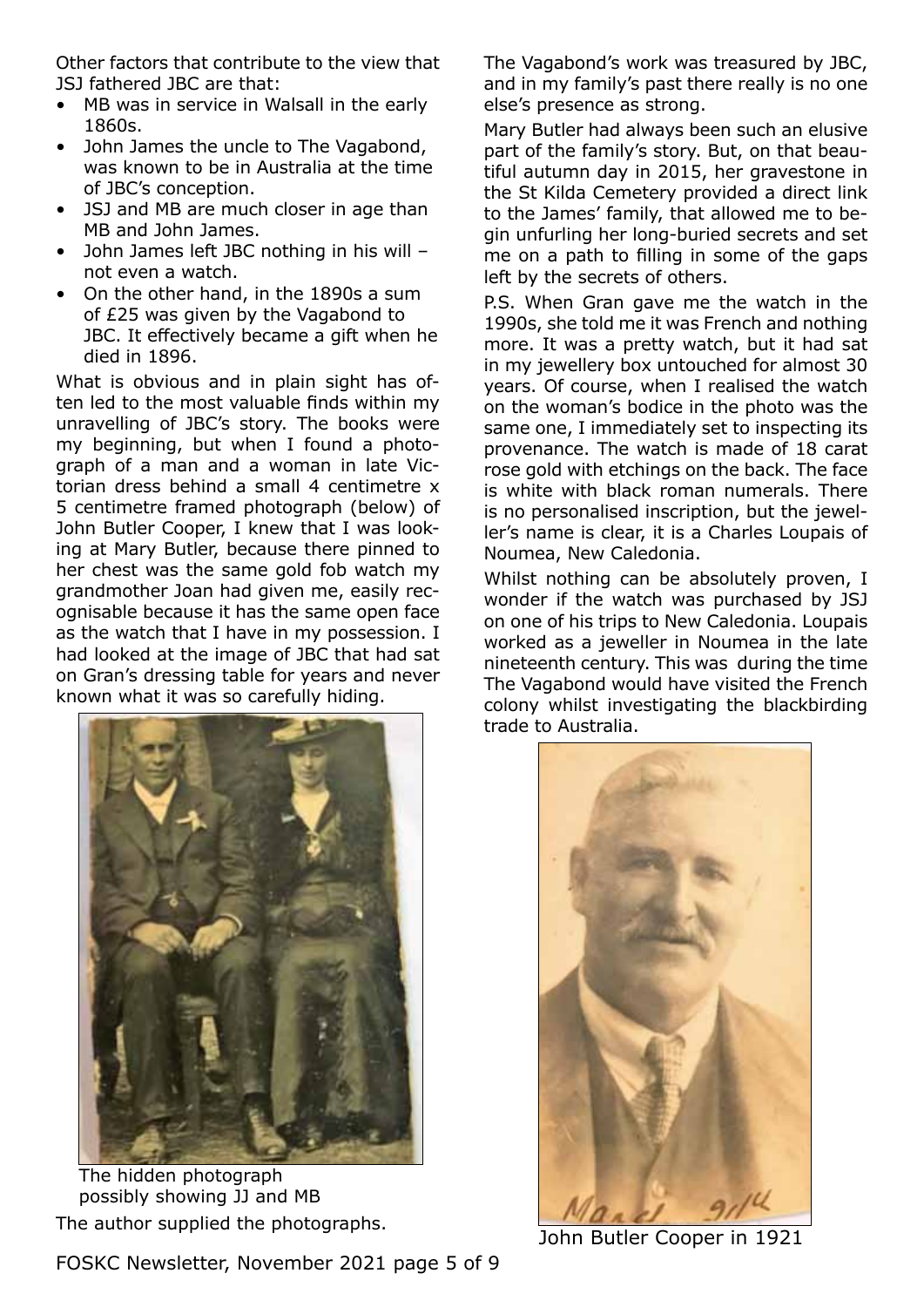# **Annual General Meeting**

The Friends of St Kilda Cemetery Inc (FOSKC) held its 22nd Annual General Meeting by Zoom on Saturday 16 October 2021 commencing at 2.00pm.

FOSKC Sam Hibbins MP in the Chair started by Acknowledging the Country on which the meeting was held. Twelve attended with five apologies and four proxies received.

The minutes of the 21st Annual Meeting on 14 December 2020 were adopted as a true and accurate record.

## **President's Report**

Gabriel Hermes next provided the following President's Report.

Due to COVID-19 restrictions, we are conducting a Zoom meeting.

This year 2021 has been a very difficult year all around with all tours being cancelled because of COVID. At the same time, we developed with the Southern Metropolitan Cemeteries Trust a Waiver Form for persons attending a tour and the Trust will inspect the route of each tour before it is conducted. We thank Rob Heath as Vice President for his efforts in developing these procedures.

Our membership has suffered a little bit with some members not renewing or passing away, but we have held our costs down by having some businesses pay for advertising in our Newsletters. This will continue in the future.

Four Newsletters have been published in January, April, July and September with a final issue coming in November. I encourage all members to contribute to the newsletters.

# **The Missing Body**

This article appeared in *The Argus* of Wednesday 14 December 1921, page 23. "A number of mourners who had assembled at Spencer street station on Monday to await the arrival of a body which had been despatched from Warrnambool for interment in the St Kilda cemetery that afternoon, were very indignant when the train arrived without the body. It was definitely ascertained that the body had left Warrnambool, and inquiries were at once set on foot to trace its whereabouts. It was Our well-planned Baron von Mueller event, planned for October in conjunction with the German Consul and the German Club, has been postponed to mid-January 2022.

The Committee has discussed the idea of introducing a Friends of St Kilda Cemetery Inc Life Membership and a Volunteer Award. These will be discussed further and a proposal for members' consideration will be made at next year's Annual General Meeting.

So, we hope 2022 will be a better year. The meeting received the President's Report.

## **Treasurer's Report**

FOSKC Treasurer, Robin Douglas, reported that the association has Total Assets of \$12,732.91 and Total Liabilities of \$90. For the year 1 July 2020 to 30 June 2021, Total Revenue was \$683.35 while Total Expenses amounting to \$634.84 making a Net Income of \$48.51.

The Treasurer's Report was approved and accepted.

# **Office Bearers and Committee Members**

The following were elected:

President Gabriel Hermes; Vice President Claire Barton; Secretary Robin Douglas; Treasurer Robin Douglas; Committee member Geoffrey Paterson.

Stephen Haby and the Prahran Mechanics Institute were thanked for facilitating the Zoom session.

The meeting was followed by the speaker, Julianne Spring, who spoke on her great great grandfather, journalist and local historian John Butler Cooper.

located at Geelong, where the van containing it had been shunted off the midday passenger train from the Western district on its arrival at Geelong. Instructions were issued to convey the body to the metropolis as soon as possible, and this was done by a special engine, the body being handed over to the mourners two hours late. It is understood that a special inquiry will be made to ascertain who was responsible for the painful blunder."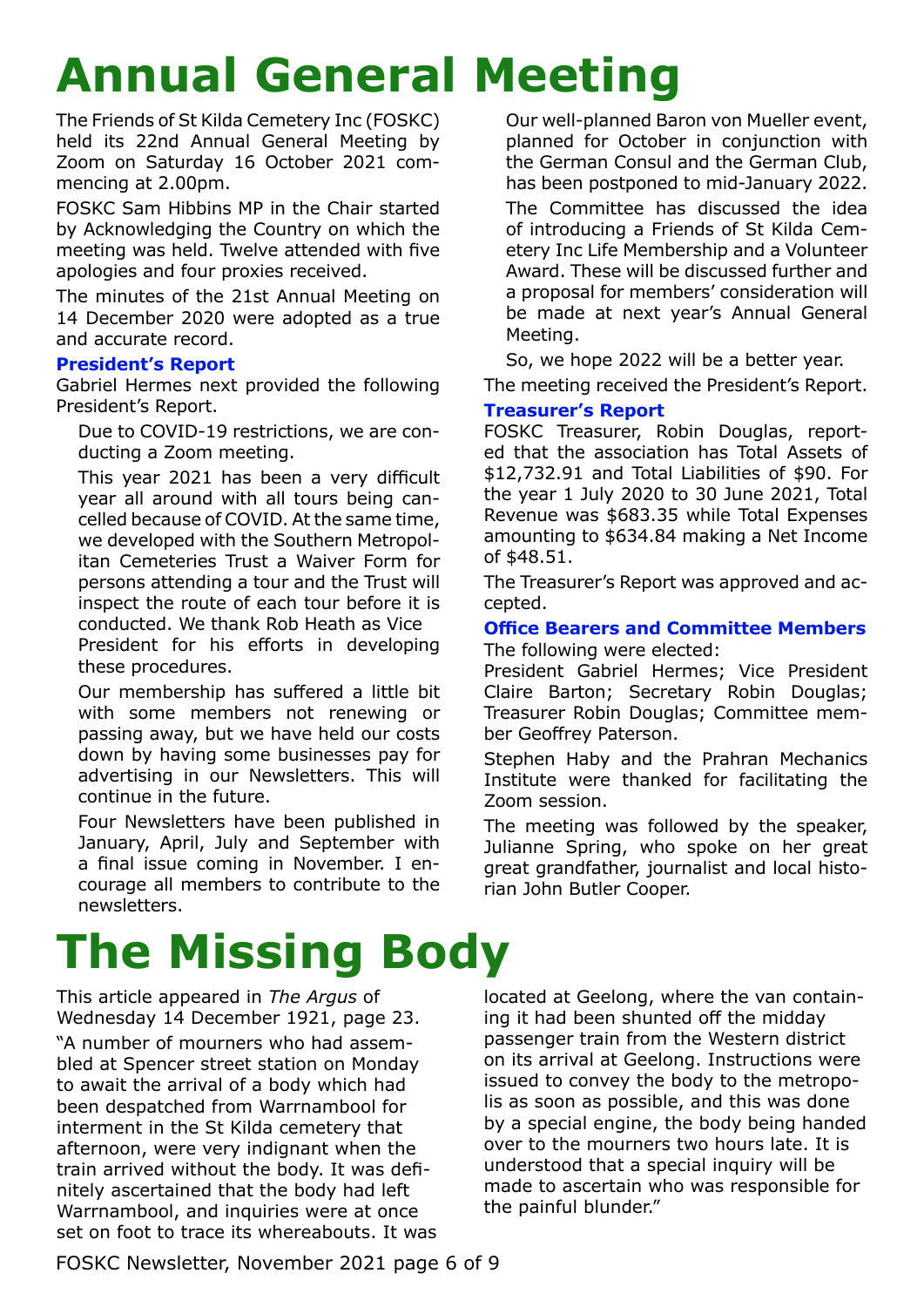# **Louis Cooper 1851**–**1931**

# by Annette Cooper



Just to the east of Alfred Deakin's gravesite in the Baptist area of St Kilda Cemetery lies the grave of my great grandfather, Louis Cooper. His first wife, Elizabeth, and second wife, Julia, are also

buried there, though only a plaque for Elizabeth is present.

The inscription states that Louis was born in Heyford in 1851. This pretty English town on the Oxford Canal would resonate with Louis throughout his life, long after he'd left England for Australia.

My great grandfather was born in Lower Heyford on 13 September 1851. He was one of nine children from Thomas Cooper's marriage to Mary Grantham.

He married Elizabeth Amelia Roberts at Oldbury, West Midlands, in 1875, when he was 24.1 They had three children: William Thomas Roberts (1876), Frederick Louis (1878) and Amelia (1885).

By 1881, Louis and his family were living in Bristol. He was working as a clerk with a glass merchant.<sup>2</sup>

For reasons that I have not been able to ascertain, the family set sail from England on the ship *Sorata* on 8 December 1885 bound for Australia. Possibly it was to improve Louis' business prospects and/or to improve the health of their son Frederick. To me, it seems a very brave undertaking, particularly as Amelia was just an infant.<sup>3</sup> They arrived in Melbourne on 24 January 1886.

There is a detailed account of the journey in *The Argus* in 1886 describing the ship's ports of call, celebration of Christmas (the quarterdeck was transformed into a "gaily decked ballroom") and the weather conditions. The *Sorata* berthed at the railway pier, Williamstown, and "passengers were conveyed to town by special train."<sup>4</sup>

At the time Louis left England, Queen Victoria was still on the throne, the sun hadn't yet set on the British Empire, and author, D. H. Lawrence, had just been born. He arrived in Melbourne on the other side of the world and saw a city that was booming. "Marvellous Melbourne" was all in all the place to be.

Only two years after arriving in Australia, however, Louis' wife, Elizabeth, died in February 1888. She was only 36.

Louis married Julia Spurr a year later, in 1889.<sup>5</sup> They had two children: Florence in 1891 and Blanche in 1894. Florence would go onto become a surgeon at the Queen Victoria Hospital.

In 1907–1908, Louis built a grand house at 22 Chaucer Crescent, Canterbury, on a large block of land. In memory of his birthplace, he called the house *Heyford*. Built in the Arts and Crafts style, the house was significant enough to be featured in *Table Talk* at the time. The architect, Herbert Black, would later design the Lady Clarke Memorial in the Queen Victoria Gardens.



*Heyford*, 22 Chaucer Crescent, Canterbury (then referred to as East Camberwell), *Table Talk*, 17 December 1908, p. 17.

In regard to Louis' professional life, some time after arriving in Melbourne, he started working for Brooks, Robinson & Company Limited – a store in the city at 59–65 Elizabeth Street. He would go on to become Managing Director for many years.



Brooks, Robinson building (perfins.com.au)

An entry in eMelbourne describes the firm in this way:

"Brooks, Robinson began in 1854 as import merchants, dealing in window and table glass and interior-decorating supplies. They later moved into commercial glazing, particularly shopfronts, but did not

FOSKC Newsletter, November 2021 page 7 of 9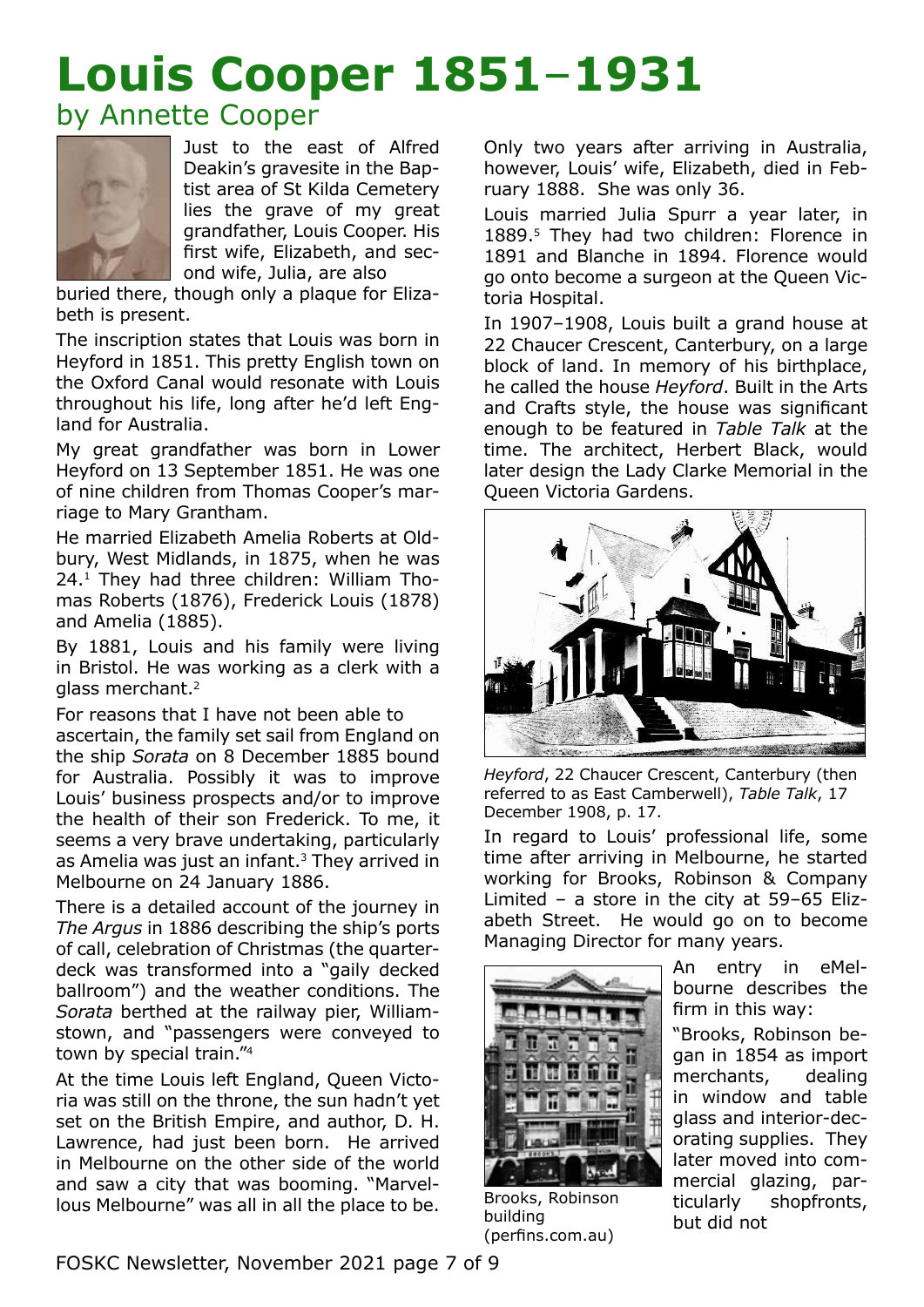produce stained glass windows until the 1880s. Their big opportunity came in the 1890s when they were engaged to install St Paul's Cathedral's great cycle of stainedglass windows in Melbourne, made by Clayton & Bell in London".<sup>6</sup>

These dates suggest that the St Paul's commission occurred around the time Louis was working there. Louis was also a friend of Clements Langford, who built the towers and spire at St Paul's. According to my aunt, this friendship came about through Louis' work at Brooks, Robinson.<sup>7</sup>

Brooks, Robinson would go on to play a role in the professional lives of three generations of Coopers – from Louis to his son William, to his grandsons Louis and Gordon – all of whom worked there.

Louis retired as Managing Director from Brooks, Robinson in 1923–1924 and became Director.

In 1925, he sold *Heyford*. According to my aunt, he then moved into a flat. He hated living in a flat, however, so he bought another house, which he also called *Heyford*, on the corner of Burke Road and Mowbray Street, Camberwell. To distinguish between the two properties, the new home was referred to as *New Heyford* and the former as *Old Heyford*.8 Unfortunately, I think *New Heyford* has recently been demolished.

In 1931, Louis became seriously ill. Shortly after, he died on 30 July 1931, aged 79. Notices in the press outlined his successful business career and Freemason membership.<sup>9</sup> He was buried in St Kilda Cemetery, along with his first wife, Elizabeth, and second wife, Julia, who died in 1936.

#### **References**

- <sup>1</sup> http://www.westmidlandsbmd.org.uk/marriagesearch.php
- <sup>2</sup> Census for 47 St Nicholas Rd, Bristol, England, 1881, Ancestry Library.
- <sup>3</sup> Cabin Passengers, Victoria, Australia, Assisted and Unassisted Passenger Lists, 1839–1923, Ancestry Library.
- <sup>4</sup> 'Shipping Intelligence', *The Argus*, 25 January 1886, p.4.
- <sup>5</sup> Births Deaths and Marriages Victoria.
- <sup>6</sup> 'Stained Glass', eMelbourne.
- <sup>7</sup> Author's conversation with Evelyn Cooper, 1 January 1992.
- 8 Author's conversation with Evelyn Cooper, 1 January 1992.
- <sup>9</sup> For example, *The Herald*, 31 July 1931, p.5.



Louis Cooper's grave at Baptist B, 0264, St Kilda Cemetery, 30 March 2020.

Photos of Louis Cooper and his grave are from the author's collection.

*Louis Cooper is not related to John Butler Cooper. Editor*.

FOSKC membership at \$15 includes tours and newsletters. For details, email info@foskc.org



prahrancentralpharmacy@gmail.com

prahrancentral pharmacy.com